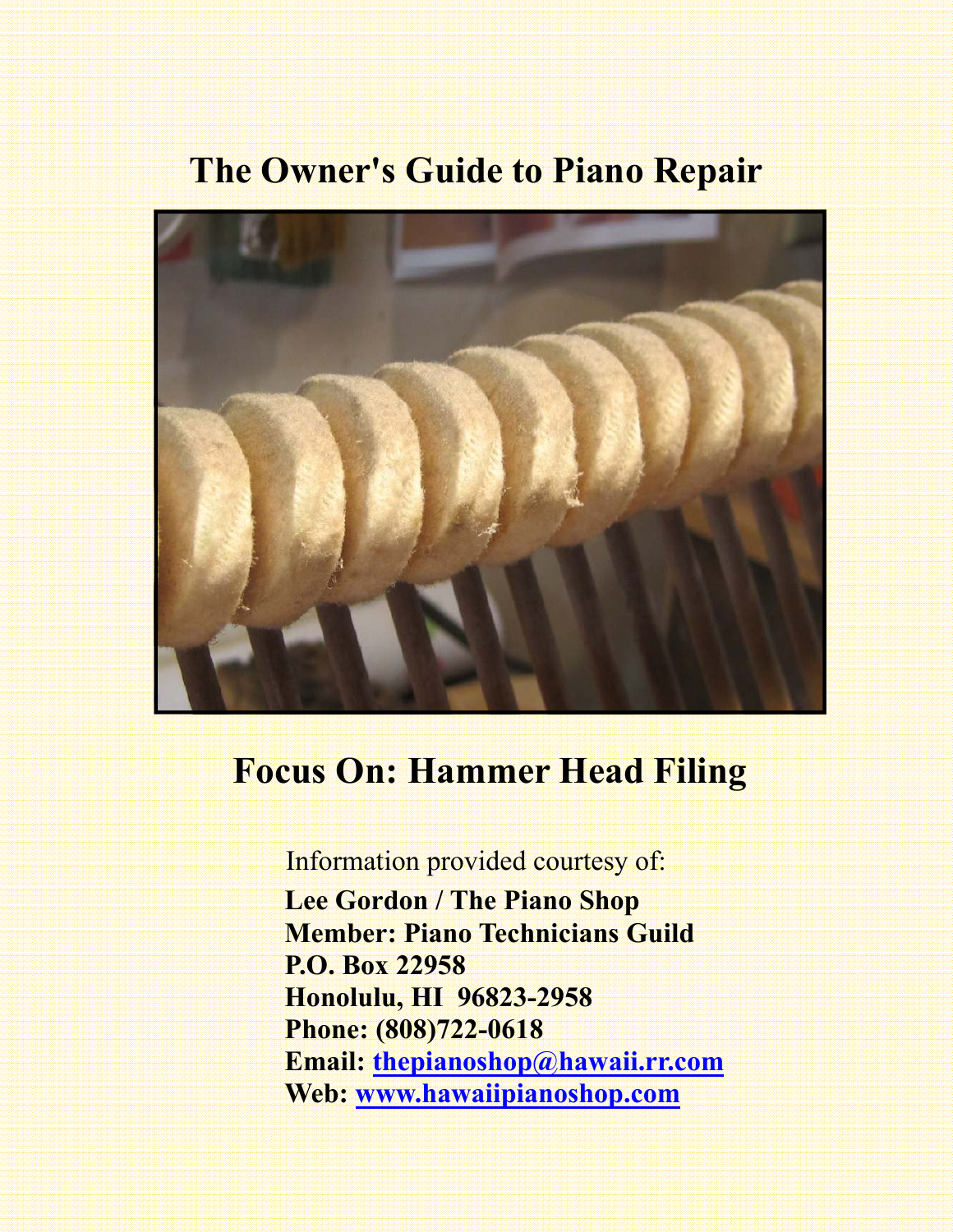**The hammers on your piano have reached the point where routine maintenance in the form of filing off the outer wear layer would be of benefit.** 

The result would be heard in a crisper, cleaner tone more like what the piano sounded like when it was in the showroom as a new instrument.

 Wear and tear on a set of hammers is measured by the depth of the cut marks in the striking surfaces (impact point) of the hammers. In a piano, hammers wear in a direction opposite to the wear on a set of tires for your car. The more miles on your tires, the shallower the grooves of the tread. With hammers, the more wear that has occurred, the deeper the grooves. The deeper these grooves, or cut marks, the more impact on the piano's tone.

**In your piano the cut marks on the hammers have reached a depth where I believe it is impacting the tone of your instrument in a negative way.**



**The following commonly asked questions have been answered to give you the information you need in order to decide whether or not to have me complete this repair on your piano:** 

#### **Explain exactly what hammers are and why are they so important.**

Hammers in a piano are somewhat like the mallets used to play a xylophone, except that in a piano each of the 88 notes of the instrument has its own separate mallet, or hammer. In the above photo, you see a line of hammers in a piano action (working mechanism). When a key is played, the chosen hammer swings on a pivot point and strikes the strings, resulting in a tone. Hammers, strings and soundboard are the three vital factors in the quality of this tone.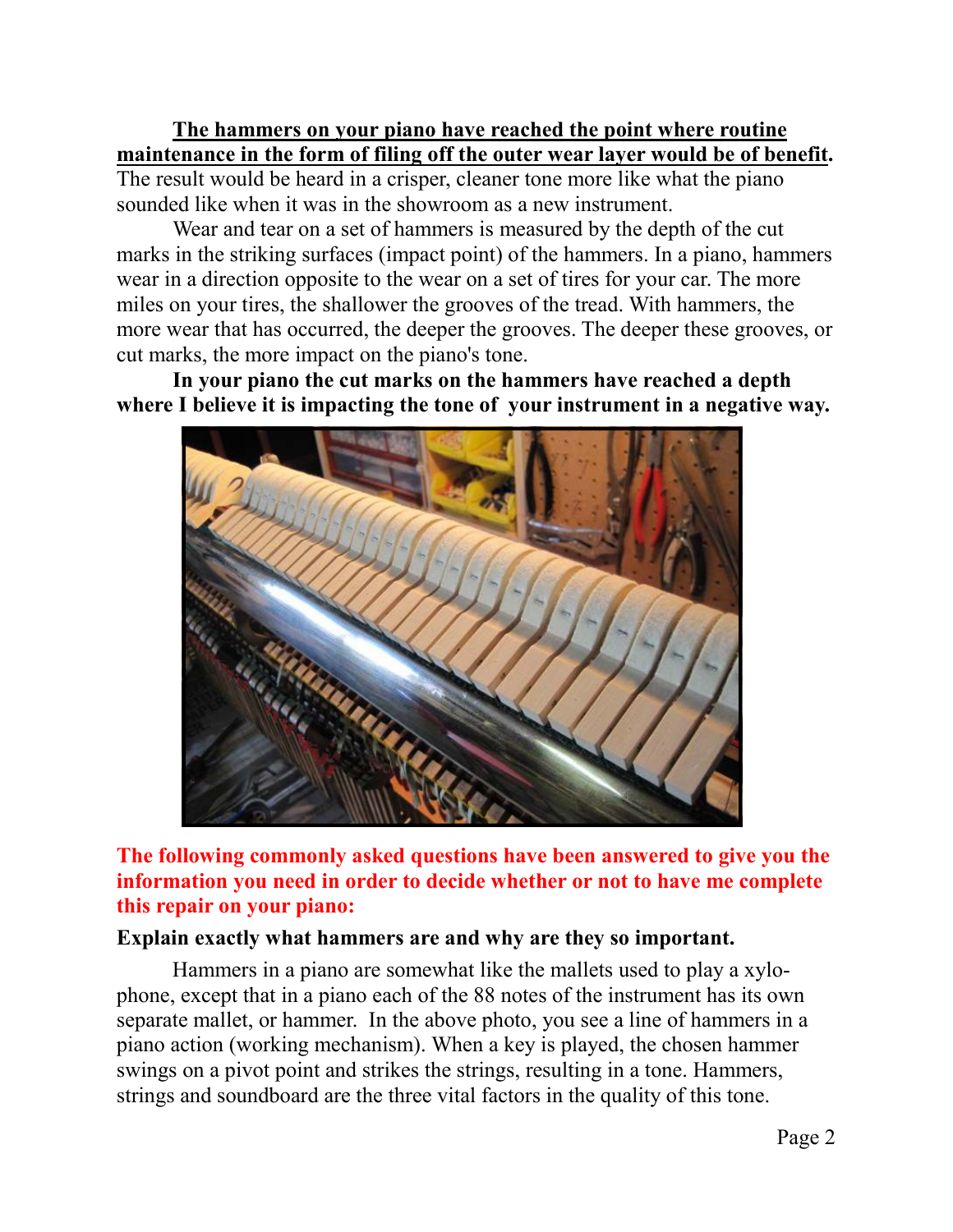Of the three important components of tone production, hammers over time often become the weakest link, so to speak. The hammers of the acoustic piano receive more punishment than any other part inside the action of the piano. Very literally they take a pounding on a day-in, day-out basis. As such, over time, they begin to wear out. It is a slow but steady process.

 The good news is that frequently a set of hammers, even on an older piano, can be given a new lease on life with a careful filing, or shaping. While in cases of severe wear and tear, hammers sometimes must be duplicated and replaced (a more costly procedure), the hammers on your piano, I believe, can be improved and returned to service for quite some time.

#### **Could you describe the process of wear on hammers more precisely?**



 When hammers are new, as in the photo on the above left, the outer surface is rounded smoothly. The striking surface has no indentations. Over time, as the hammer repeatedly strikes the steel strings of the note it is matched with, the metal strings begin to bite into the stiff felt of the hammer. As more and more fibers in the hammer are broken over time, the cuts become deeper. Eventually, the once-smooth hammer takes on the appearance of the hammer on the right.

#### **Why do these cut marks have a negative impact on tone?**

 Since the broken fibers have no tension, the hammer over time becomes encased in a dead layer of felt, which does not have the resiliency, or bounce, of its original surface. What's more, if the cuts are allowed to deepen, the hammer does not impart a clean blow to the strings, but instead wraps around the strings, producing a tone that is inferior in comparison with how the piano sounded when new. **Skillful shaping of hammers done by a professional can produce very positive results, if enough of the original felt remains to work with.**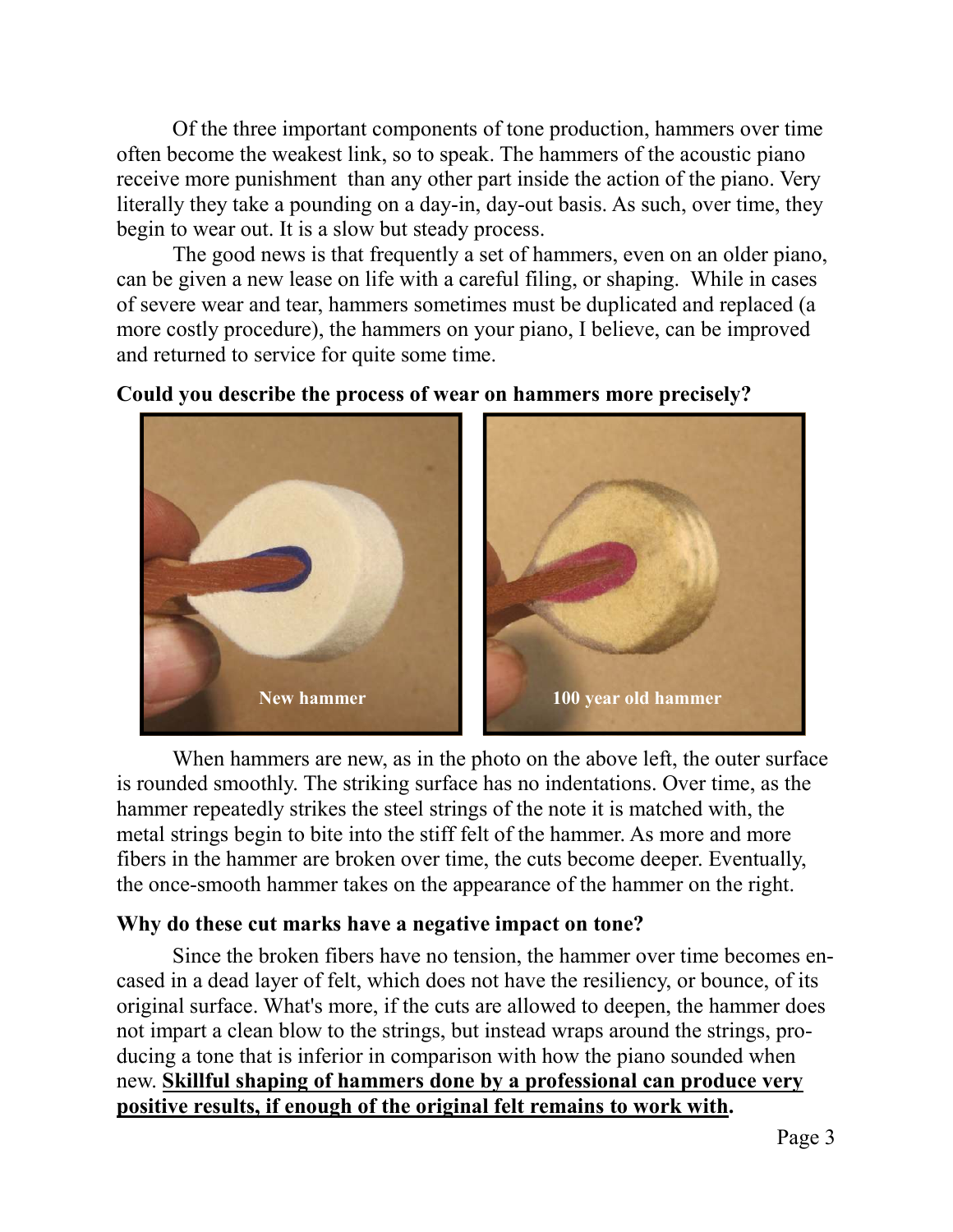

## **Hammer After Filing**

A hammer that has been carefully filed strikes the strings with a clean blow, delivering maximum power to the strings without producing the weird overtones created by a worn hammer as the felt 'fingers' wrap around the strings.

 When skillfully done, reshaping a set of hammers by filing off the wear layer may produce a drastic improvement in tone. In that there are other considerations which need to be accounted for, such as a slight lessening of the mass of the hammer and a change in the distance of the hammer line to the strings plus the voicing that should be done in conjunction with shaping, this work should only be done by a professional piano technician. By hiring a qualified technician to do this work, you are making a wise decision in keeping your piano performing up to its potential.

## **Hammer Before Filing**

When a hammer with deep cuts from years of hard playing strikes the strings it has a mushy feel. The felt of the hammer, instead of delivering a clean blow to the strings, wraps around the strings upon point of impact producing an unsatisfactory tone.

 Compare the tone made by a hammer in this condition to that which would be produced by an accomplished violinist trying to play her instrument while wearing a wooly mitten on her left hand. No matter her level of skill, the results would be poor.

 The good news is that this outer wear layer is covering good felt underneath. If enough of the original felt remains, a skillful reshaping in combination with careful voicing can return much of what has been lost in the tonal quality of the piano.

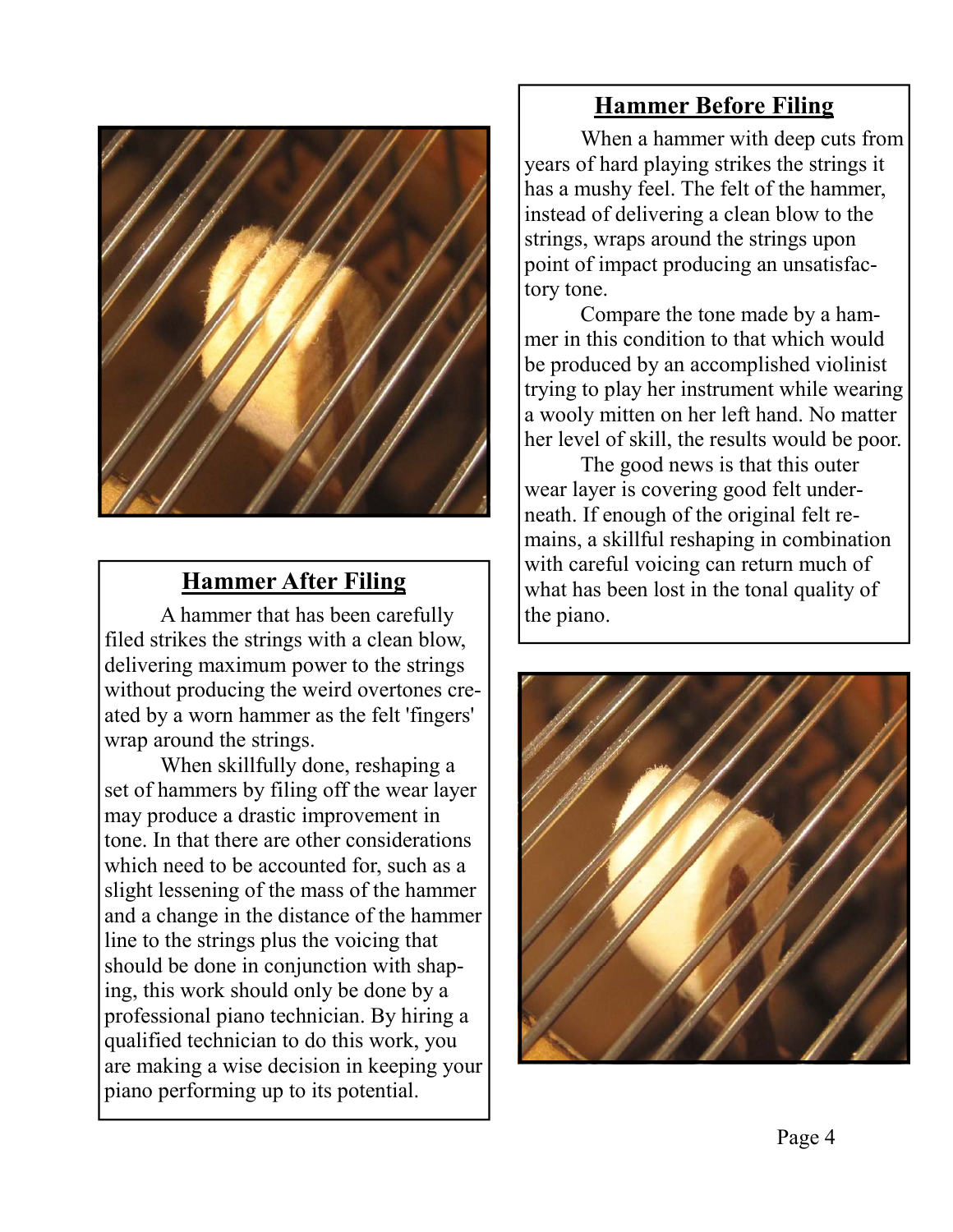

### **Can every set of hammers be reconditioned by filing?**

 Unfortunately, no. The above set of hammers, for example, had suffered extreme wear which would have made resurfacing impossible. Worse, someone had simply sawed off the fronts of several of the hammers in a botched attempt at repair. Although it is at times a judgment call whether there is enough felt left to work with, there are times in which there is no use in trying to do anything with a set of hammers that has long out-lasted its usefulness.

 The hammers on your instrument, fortunately, are not in such sorry shape and may be successfully filed, a more economical repair than total replacement. The photos below of the same hammer before and after being shaped illustrate just how effective a proper job of filing can be.



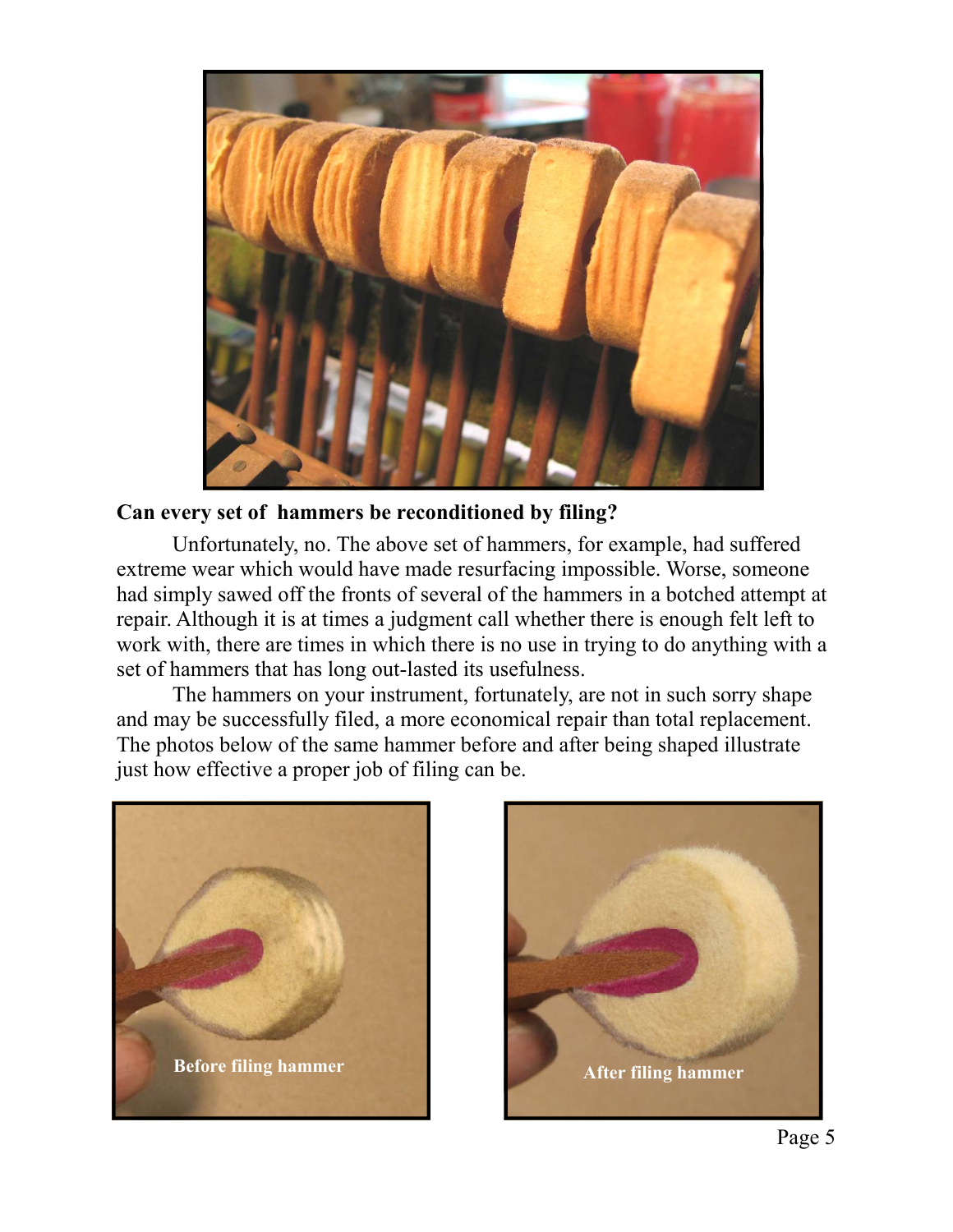

**Where would the repair be carried out?** 

 The work could be done either in your home or in my workshop, whichever suits you the best. While it is necessary to remove the action from the piano, it is at times possible to work on the hammers in a client's home, as shown in the photo above. A simple platform such as a card table or bench is all the space that's generally needed. On the other hand, if you wish to avoid the issue of dust (which is a necessary by-product of the procedure), or if the action has other timeconsuming repairs which need to be performed as well, transporting the action to my workshop space may be what's best. In the workshop, the action can be placed on a proper bench and worked on with all the necessary equipment close at hand.

### **What are the basic techniques used to file hammers? Is it something the owner could do himself?**

While there are a few simple maintenance chores that every piano owner should know how to perform (such as knowing how to adjust the sustain pedal), filing hammers would definitely not be on the list of projects for a do-it-yourselfer to try. A badly done filing of a set of hammers would do far more harm than good to the tonal qualities of a piano. Gauging exactly how much felt to remove to achieve the best results takes a skillful hand and eye that come with experience.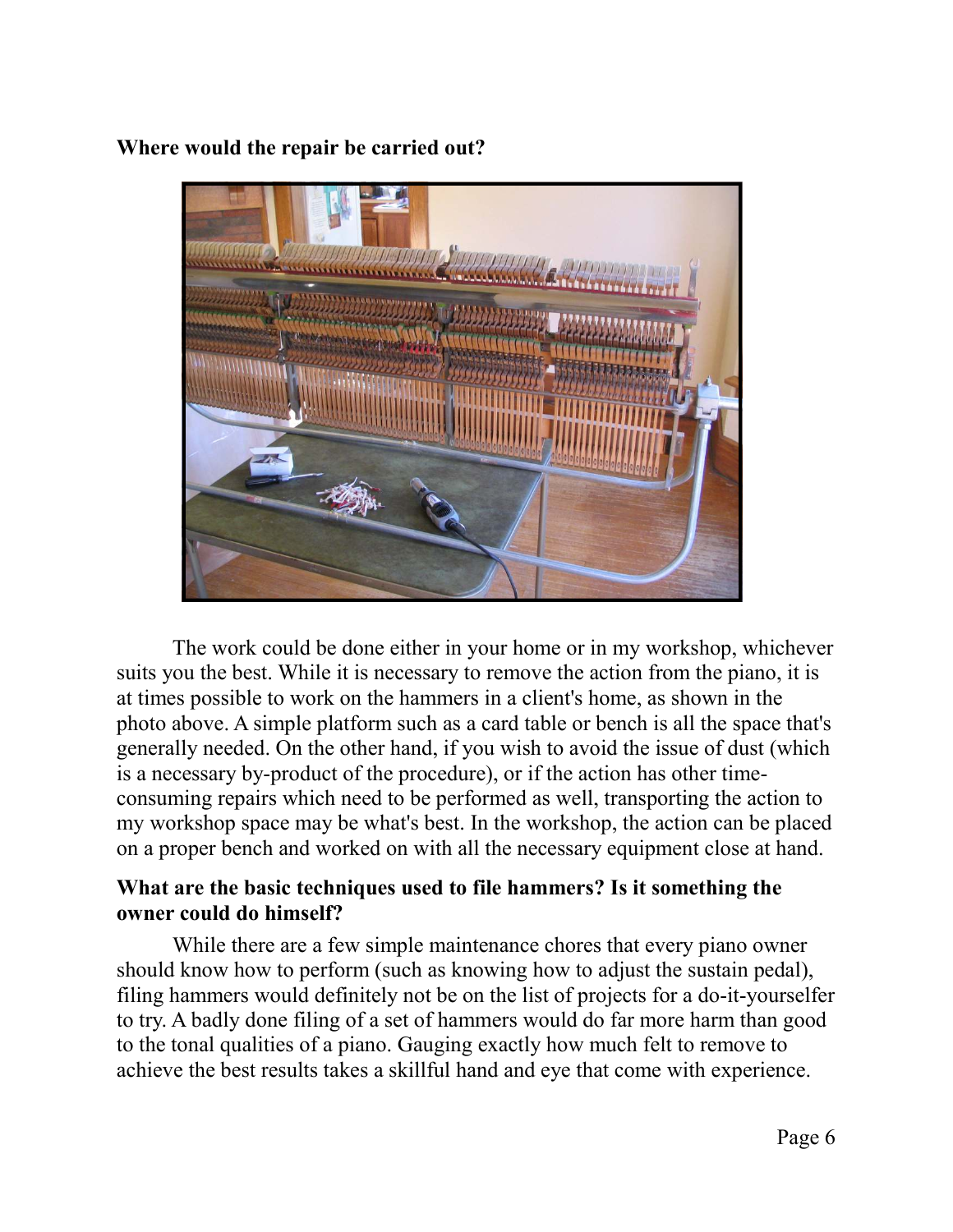

 Hammers are shaped by hand sanding with either a sandpaper file or a sandpaper strip, both of which are shown above. The sanding technique involved require a great deal of practice to perfect and should only be performed by a professional.

 In addition to filing, voicing the hammers (improving and evening out the tone) will be needed to complete the job. This involves using special tools to adjust the hardness of the hammers. When I'm reconditioning piano hammers, I probably spend as much time voicing as I do filing.